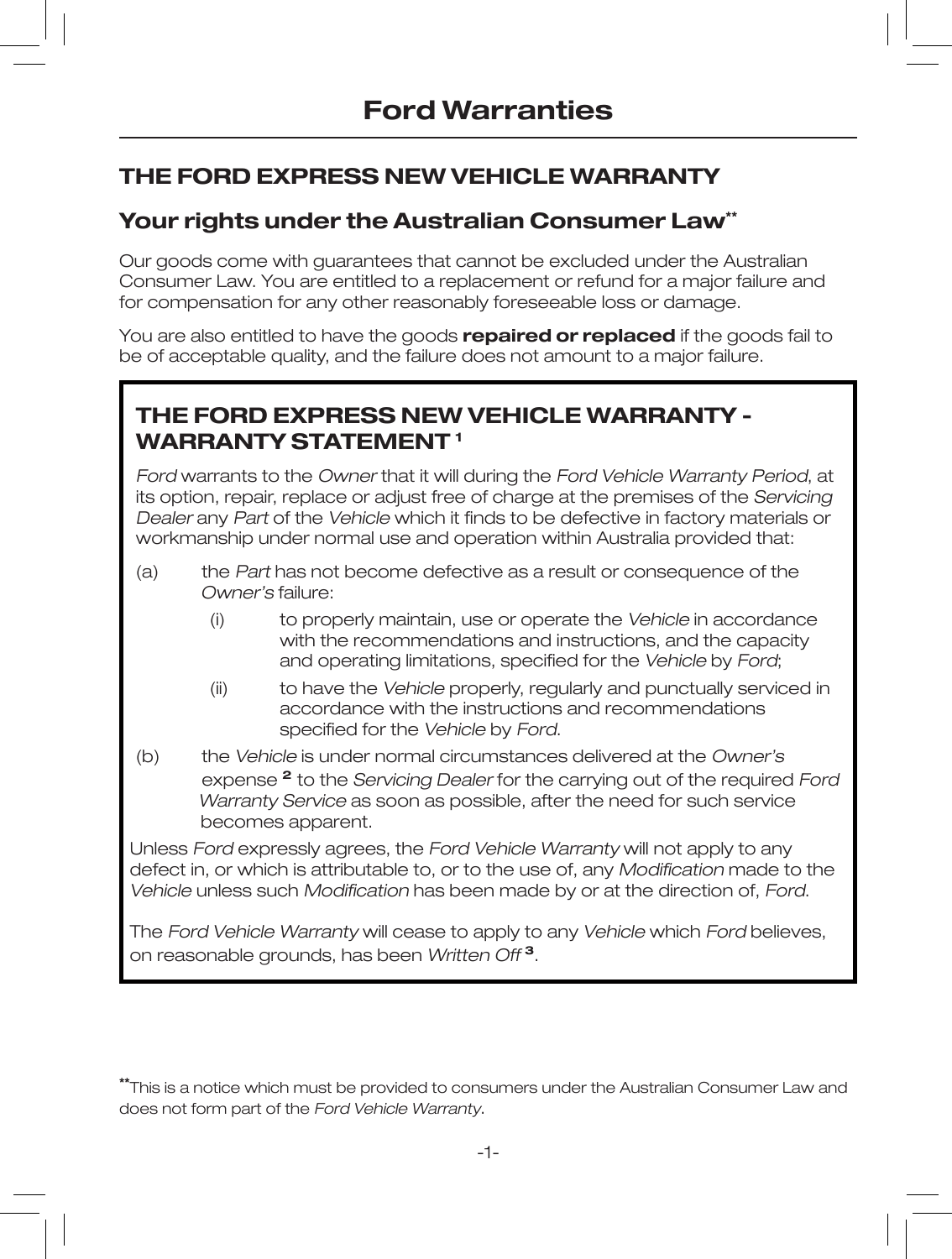Note:

- 1. The terms of the Ford Vehicle Warranty include the questions and answers contained in the Warranty Explanation on the following pages.
- 2. Please refer to Question 2 to Question 6 of the Warranty Explanation on the following pages.
- 3. Please refer to Question 19 of the Warranty Explanation on the following pages.

The Ford Vehicle Warranty is in addition to other rights and remedies conferred upon consumers under the Australian Consumer Law, and any other applicable Commonwealth, State or Territorial Statutory Enactment.

The meaning of words printed in italics is set out under the heading 'Definitions' on the following pages of this document.

## **Definitions**

In the preceding Ford Vehicle Warranty (including the questions and answers contained in the Warranty Explanation):

'Authorised Ford Dealer' means a dealer appointed by Ford to sell new and/or unused vehicles of the kind marketed from time to time by Ford in Australia and to perform Ford Warranty Service on such Vehicles.

'Electrical Drivetrain Components' of a hybrid or electric Vehicle means the components of the electrical drivetrain of a hybrid or electric vehicle which (depending on the type of vehicle) include but are not limited to the high-voltage battery, the high-voltage battery connector, the high-voltage battery isolation switch (manual disconnect switch), the battery pack fan assembly, the battery pack sensor module (HBPSM), the battery energy control module (BECM), the on-board charger, the on-board charger fan assembly, the inverter system controller (ISC), the AC/DC converter, the hybrid continuously variable transmission, the electric driveline motor and the transmission range sensor.

'Ford' means Ford Motor Company of Australia Pty Limited A.B.N. 30 004 116 223 of 1st Floor, 600 Victoria Street, Richmond, Victoria, 3121, telephone 13 FORD (13 36 73).

'Ford Licensed Accessories' means the automotive accessories designated by Ford as Ford Licensed Accessories and marketed by Ford under a Ford or supplier trade marks.

'Ford Parts' and 'Ford Accessories' means respectively the automotive Parts and the automotive Accessories marketed by Ford under the Ford or 'Motorcraft' trade marks and do not include tyres or Ford Licensed Accessories.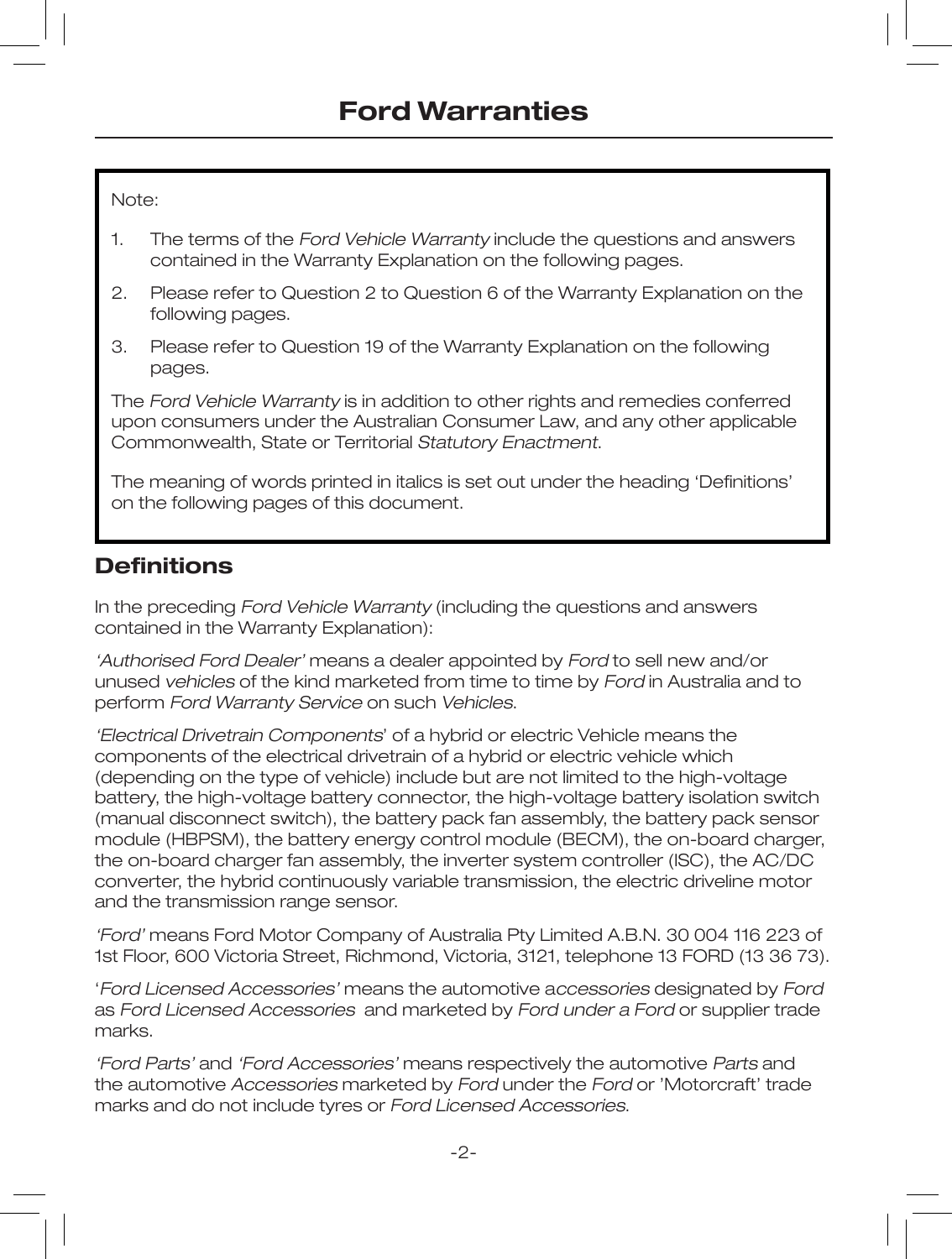'Ford Parts And Accessories Warranty' means the express warranty set out later in this document in connection with the sale of Ford Parts, Ford Accessories and Ford Licensed Accessories.

'Ford Vehicle Warranty' means the express vehicle warranty set out at the commencement of this document, (including the questions and answers contained in the Warranty Explanation).

'Ford Vehicle Warranty Period' means:

- For claims in respect of batteries, the period expiring 12 months (or 6 months for taxis) after the Ford Warranty Commencement Date; or
- For claims in respect of Electrical Drivetrain Components, the period expiring 8 years or 160,000 km (whichever occurs first) from the Ford Warranty Commencement Date;
- In all other cases, the period expiring five years after the Ford Warranty Commencement Date.

"Ford Warranty Commencement Date" means:

- In the case of a Vehicle which is a company, dealership, demonstration vehicle or service loaner, the date on which the Vehicle is first registered by Ford or an Authorised Ford Dealer; or
- In all other cases, the date on which the Vehicle is delivered to its original Owner by the Selling Dealer.

'Ford Warranty Service' means any repair, replacement or adjustment which is to be, or which has been, performed by the Servicing Dealer under the Ford Vehicle Warranty.

'Modification' includes any addition, deletion or alteration made to or from the Vehicle.

'Owner' means the owner of the Vehicle for the time being during the Ford Vehicle Warranty Period.

'Part' means any part, component or assembly of the Vehicle including a Ford Part, Ford Accessory or Ford Licensed Accessory, but excluding a part of the vehicle which is designated by Ford as a supplier branded accessory.

'Performance / Compliance' means the performance, durability, stability, reliability and/or safety of the Vehicle and the compliance of the Vehicle with all relevant Statutory Enactments (including all relevant Australian Design Rules).

'Selling Dealer' means the Authorised Ford Dealer from whom the Vehicle was first purchased by the original Owner.

'Servicing Dealer' means the Authorised Ford Dealer who has performed, or who has been requested by the Owner to perform, Ford Warranty Service.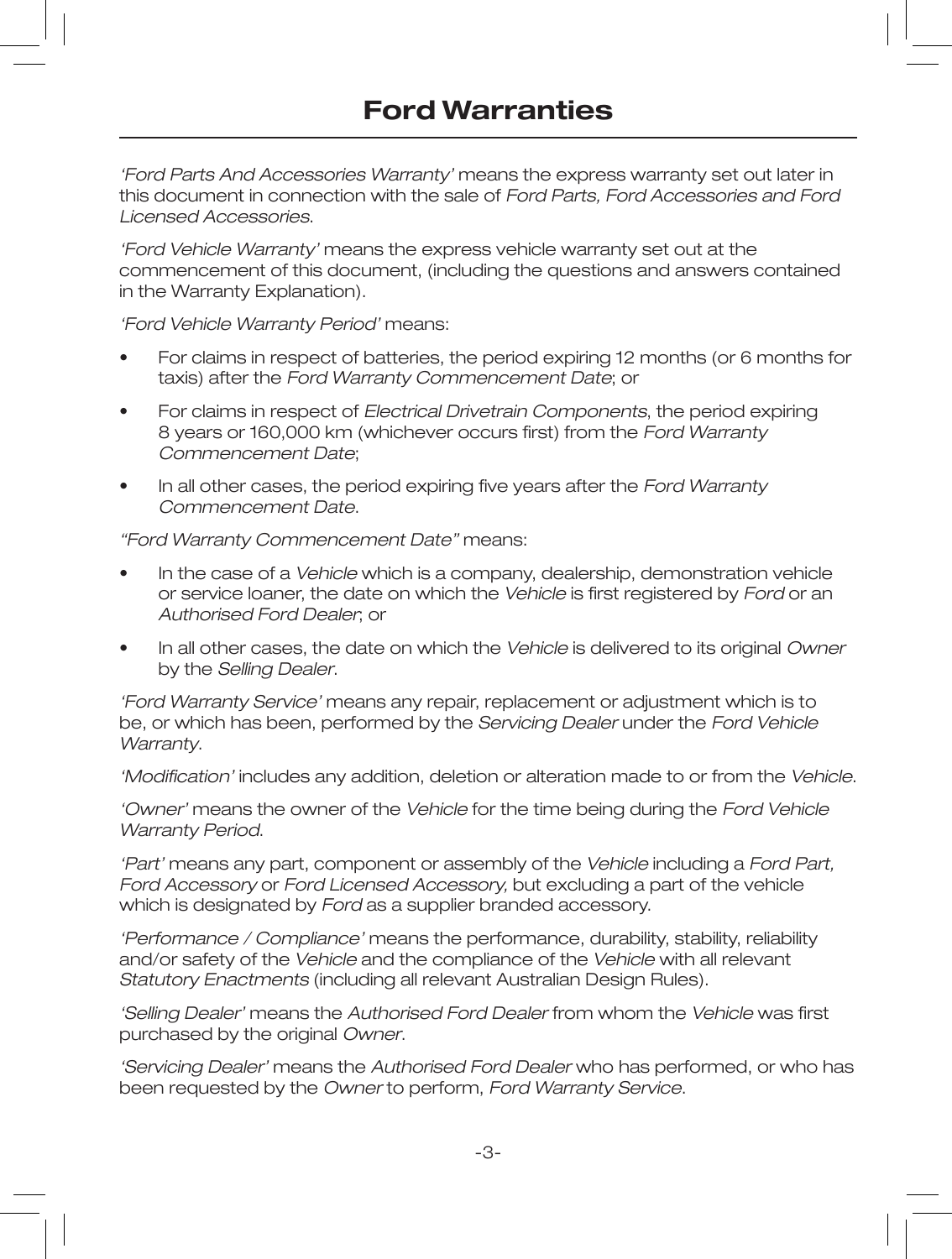'Statutory Enactment' means the Competition and Consumer Act 2010, and any other statutory enactment of the Commonwealth of Australia, or of any Australian State or Territory, and includes any law, by-law, rule, regulation, or ordinance made pursuant to any such statutory enactment.

'Vehicle' means the vehicle identified at the back of the Customer Assistance and Warranty Guide or Service Portfolio booklet provided to you, under the heading 'Owner/Vehicle Identification'.

'Written Off' in relation to a Vehicle means, without limitation, that the Owner, insurer or financier of the Vehicle has decided that the Vehicle has been so severely damaged, that it is no longer economic to repair.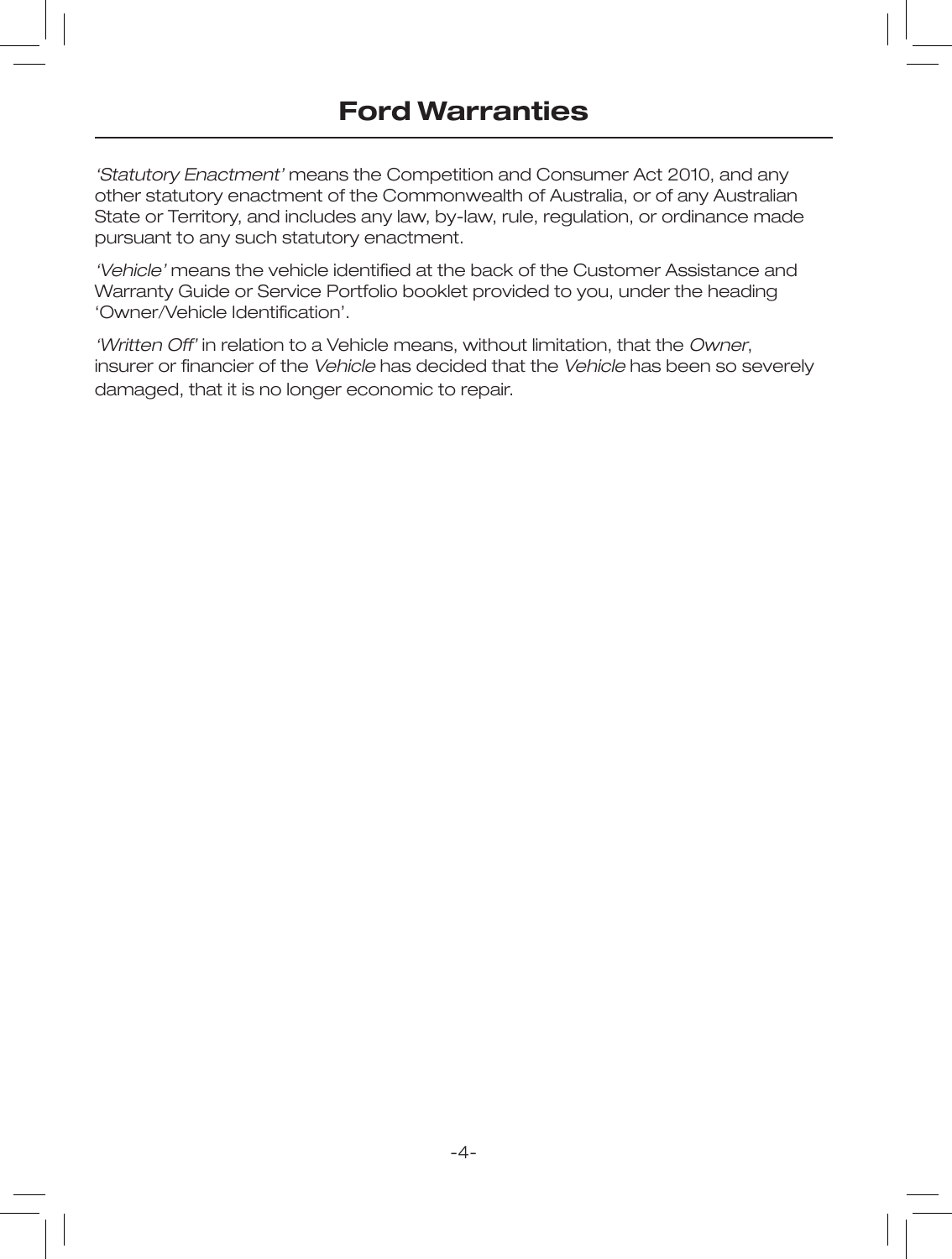# **WARRANTY EXPLANATION**

The following questions and answers are intended to assist you in understanding the Ford Vehicle Warranty provided with the Vehicle. The meaning of words printed in italics/capitals is set out under the heading 'Definitions' in this document.

## **1. Who can obtain Ford Warranty Service?**

If you are the Owner of the Vehicle or if you have exclusive possession of the Vehicle pursuant to a lease, credit, hire purchase or finance agreement you may obtain Ford Warranty Service during the Ford Vehicle Warranty Period.

#### **2. Where should I go and what should I do to obtain Ford Warranty Service?**

It is the responsibility of the Selling Dealer to provide Ford Warranty Service and you should take the Vehicle to that dealer whenever Ford Warranty Service is required. However, if it is not practicable or convenient for you to take the Vehicle to the Selling Dealer (for example if you are travelling, have moved to another location or have other difficulties) you may take the Vehicle to any other Authorised Ford Dealer.

The 'Owner/Vehicle Identification' details recorded in the back of the Customer Assistance and Warranty Guide or Service Portfolio booklet provided to you, are required by the Servicing Dealer in connection with the provision of Ford Warranty Service. Accordingly it is important that you present that to the Servicing Dealer whenever you request Ford Warranty Service.

#### **3. What should I do if the Vehicle becomes inoperative or unsafe as a result of a defect which is covered by the Ford Vehicle Warranty?**

If, as a result of a defect which is covered by the Ford Vehicle Warranty the Vehicle cannot be driven, or cannot be driven safely, you should contact the nearest Authorised Ford Dealer as soon as possible and arrange for that dealer to carry out the required Ford Warranty Service.

#### **4. What should I do if in an emergency Ford Warranty Service is required and an Authorised Ford Dealer is not available at that time to provide such service?**

If, in an emergency, a repair, replacement or adjustment of a kind covered by the Ford Vehicle Warranty is required to enable the Vehicle to be operated safely and it is not practicable for you to have that service performed by the Selling Dealer or another Authorised Ford Dealer, the service, but only to the extent that it is necessary to enable the Vehicle to be operated safely, may be performed by any other available qualified servicer or repairer. A claim for the reasonable cost of such service may be made on Ford through the Selling Dealer or the Authorised Ford Dealer who would normally carry out the Ford Warranty Service.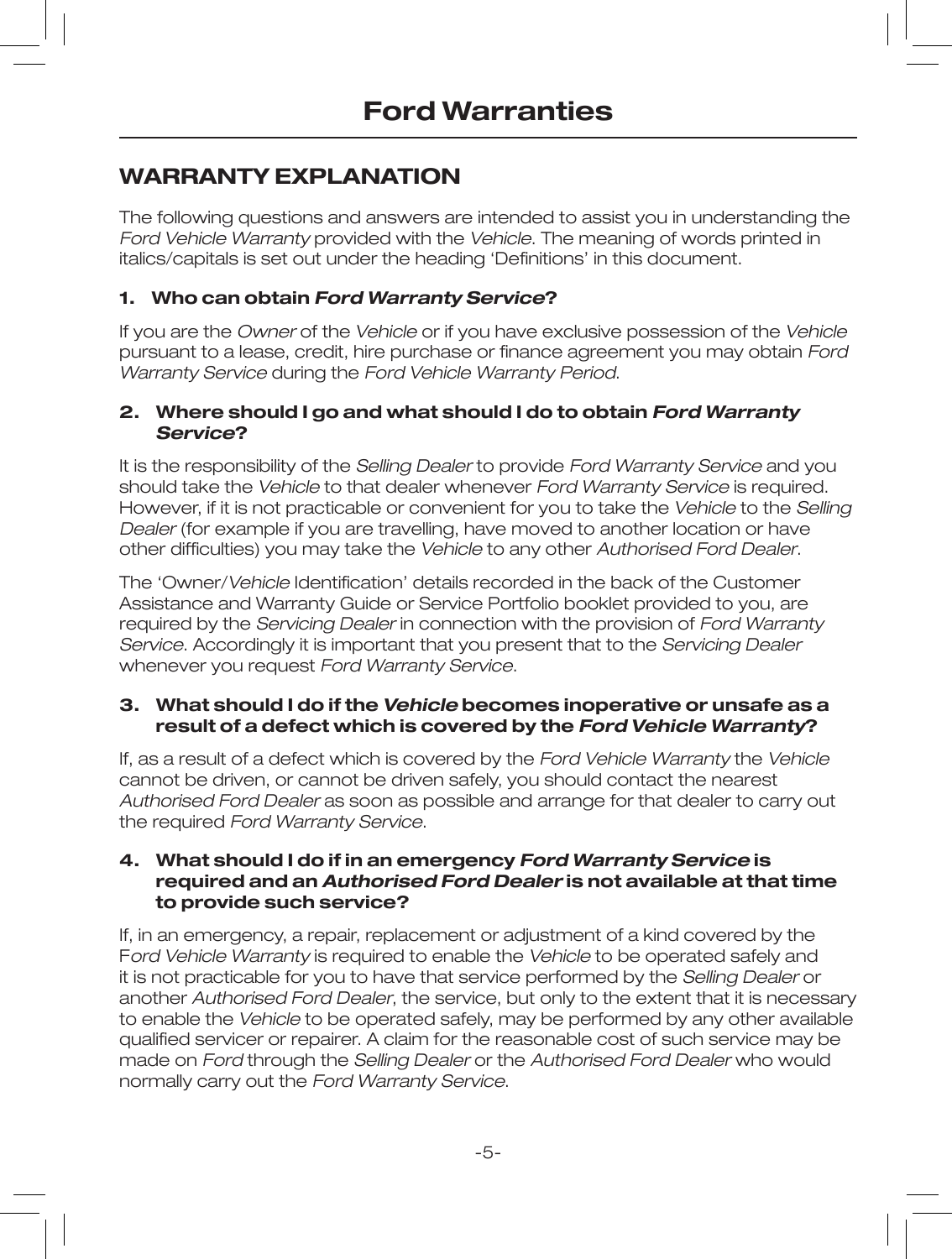When such emergency service has been performed by other than the Selling Dealer or an Authorised Ford Dealer, you should take the Vehicle to the Selling Dealer or an Authorised Ford Dealer for inspection of the service and/or the completion of any required Ford Warranty Service as soon as possible.

### **5. What should I do if I have any difficulties in obtaining Ford Warranty Service?**

If you encounter any difficulties in obtaining Ford Warranty Service, you should first discuss your difficulties with the Service Manager or the Dealer Principal, or owner of the Servicing Dealer. If you cannot resolve your difficulties with the Servicing Dealer. you should contact the Ford Customer Relationship Centre. The telephone number and address of the Ford Customer Relationship Centre is set out on the Customer Assistance and Service page on the Customer Assistance and Warranty Guide or Service Portfolio booklet provided to you.

#### **6. Do I have to bear any costs or expenses in connection with the provision of Ford Warranty Service?**

Except as stated below, Parts and labour used and supplied in carrying out Ford Warranty Service at the premises of the Servicing Dealer are free of charge.

Whenever Ford Warranty Service is to be carried out by the Servicing Dealer, it is your responsibility to deliver the Vehicle to the Servicing Dealer's premises and to collect it from those premises when the Ford Warranty Service has been completed. Subject as hereinafter provided and to the specific requirements of any relevant Statutory Enactment, unless you and the Servicing Dealer otherwise agree, you will be required to bear all costs and expenses incurred in taking the Vehicle to, and in collecting it from, the Servicing Dealer's premises.

Whenever Ford Warranty Service is carried out at your request at a location away from the Servicing Dealer's premises, subject as hereinafter provided, and to the specific requirement of any relevant Statutory Enactment, unless you and the Servicing Dealer otherwise agree, you will be required to bear such additional costs and expenses (including, but not limited to, travelling time and distance charges) as are reasonably incurred by the Servicing Dealer in carrying out such Ford Warranty Service away from the Servicing Dealer's premises.

If, as a result of a defect which is covered by the Ford Vehicle Warranty, the Vehicle cannot be driven or cannot be driven safely, and you arrange for the **nearest** Authorised Ford Dealer to carry out the required Ford Warranty Service, such reasonable costs and expenses as are incurred in moving the Vehicle to that Authorised Ford Dealer's premises or, if that Dealer so elects, in performing the required Ford Warranty Service at the place where the Vehicle is located (or at some other location), will be covered by the Ford Vehicle Warranty.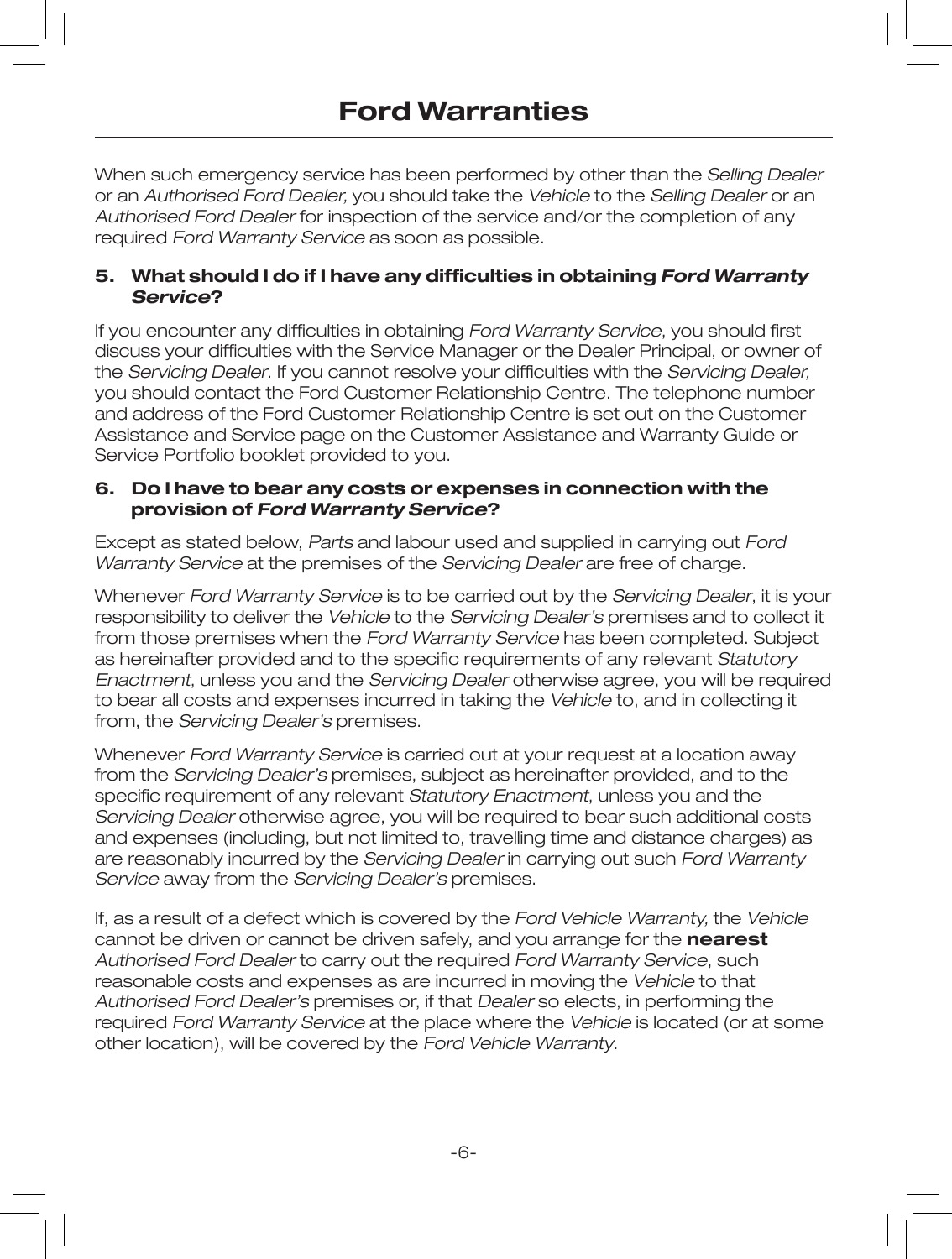#### **7. Are loss of time, inconvenience, commercial or other direct or indirect loss, damage or injury covered by the Ford Vehicle Warranty?**

No. The Ford Vehicle Warranty covers only the repair, replacement or adjustment at the Servicing Dealer's premises, of those Parts of the Vehicle which are found by Ford to be defective in factory materials or workmanship during the Ford Vehicle Warranty Period. No other type of claim for compensation of whatever nature, notwithstanding that the same may have resulted from, or have arisen as a consequence of, a defect in factory materials or workmanship in the Vehicle, or in any Part of the Vehicle, will be recognised under the Ford Vehicle Warranty. The rights and remedies which are available to you under any relevant Statutory Enactment or otherwise at law, in connection with any such claim for compensation, must be pursued outside the ambit of the Ford Vehicle Warranty.

### **8. When will the Ford Vehicle Warranty not apply?**

The Ford Vehicle Warranty will not apply, unless the Part which is alleged to be defective is found by Ford to be defective in factory materials or workmanship under normal and proper use and operation within Australia. Accordingly, the Ford Vehicle Warranty will not apply if the failure of the Part in the Vehicle to which your claim relates is caused by or is attributable to:

- misuse of such Part or of the Vehicle:
- failure to properly maintain and care for the Vehicle;
- failure to have the Vehicle properly, regularly and punctually serviced in accordance with the instructions and recommendations specified for the Vehicle by Ford; or
- exceeding the operating or capacity limitations specified for the Vehicle by Ford in the use and operation of the Vehicle.

In this regard, overloading the Vehicle, using it on obviously unsuitable terrain or surfaces are instances, but not the only instances, of abnormal or improper use or operation which could cause or result in the failure of a Part and lead to a rejection of a claim in connection with such Part under the Ford Vehicle Warranty. A claim under the Ford Vehicle Warranty will also be rejected if a Modification (other than a Modification made by, or at the direction of, Ford) is made to the Vehicle by, or for you and such Modification adversely affects the Performance / Compliance of the Part in respect of which such claim is made. In this regard the use of a part, component, assembly, equipment or accessory not supplied or approved by Ford will be regarded as a Modification and may lead to the rejection of a claim under the Ford Vehicle Warranty if the use of such part, component, assembly, equipment or accessory adversely affects the Performance / Compliance of a Part in respect of which a claim is made under the Ford Vehicle Warranty.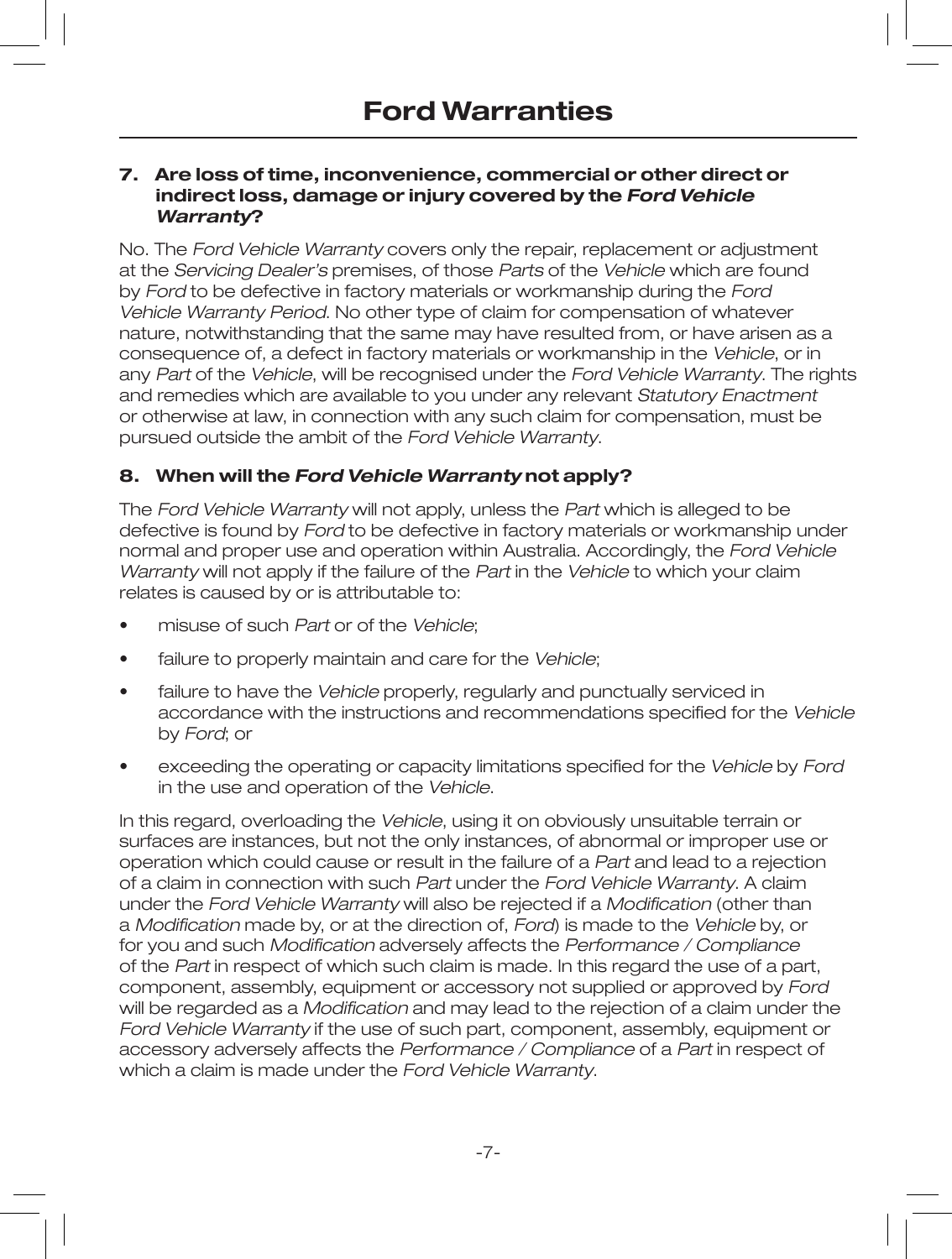## **9. What other items are not covered by the Ford Vehicle Warranty?**

Maintenance costs and wear and tear items, since they do not arise from defects in factory materials or workmanship, are not covered by the Ford Vehicle Warranty.

While the minimum maintenance requirements are listed in the Customer Assistance and Warranty Guide or Service Portfolio booklet provided to you, climatic and operating conditions or driving habits may require the performance of additional or more frequent maintenance services. Please refer to 'severe/unusual conditions' in the Customer Assistance and Warranty Guide or Service Portfolio booklet provided to you. Your Servicing Dealer can advise you on these matters.

The maintenance items, except where they are required as a result of defects in factory materials or workmanship, for which you may be required to pay include:

- engine tune-up,
- maintenance servicing of emission control systems devices,
- cleaning of the fuel system.
- wheel balance and alignment.
- adjustment of clutch or brakes,
- removal of body rattles and squeaks and the general tightening up of components,
- keypad batteries (where fitted),
- replacement of items such as oil/fuel/air filters, emission control valves, spark plugs, wiper blades, engine and other belts, hoses and brake and clutch linings,
- the addition of lubricants.
- repair/replacement of trim and appearance items,
- repair/rectification of paint damage, dents, scratches, chips and marks
- repair or replacement of tyres caused by:
	- normal wear,
	- damage such as cuts, snags, bruises, bulges and impact breaks (from kerbs or potholes),
	- damage caused by a puncture or tyre repair, or
	- damage caused by improper inflation or alignment, tyre chains, racing, driver abuse, spinning (such as when stuck in mud or snow), improper mounting or dismounting.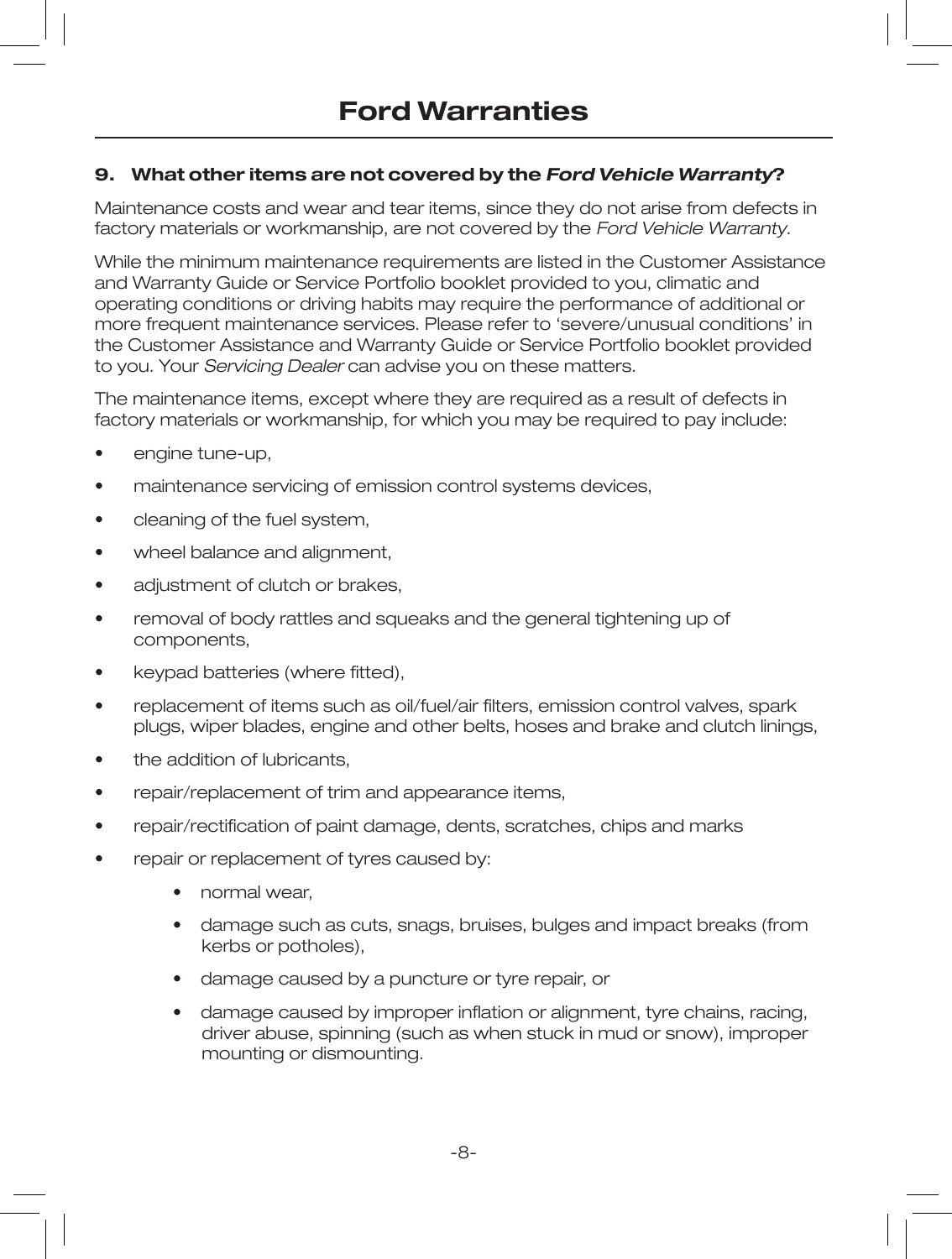#### **10. Will the Ford Vehicle Warranty be excluded if I have the vehicle modified and the Modification does not adversely affect any Part of the Vehicle?**

No. However, Ford does not warrant the workmanship of, nor any material, Part, component, assembly, equipment or accessory (unless such material, Part, component, assembly, equipment or accessory has been supplied or approved by Ford for the purpose) used in, nor any defect caused by, or attributable to, or to the use of, any Modification not carried out by, or at the direction of, Ford. For example, if the Vehicle has been converted for the use of Liquid Petroleum Gas, Ford does not warrant the conversion, nor the workmanship of the conversion, nor any material, part, component, assembly, equipment or accessory used in the conversion (unless such material, part, component, assembly, equipment or accessory has been supplied and approved by Ford for use in the conversion) nor any defect in any Part of the Vehicle which results from or is attributable to, or to the use of, the conversion, but otherwise the Ford Vehicle Warranty will continue to apply with respect to the Vehicle during the Ford Vehicle Warranty Period.

#### **11. Will the Ford Vehicle Warranty be excluded if I use the vehicle to tow a caravan, trailer or other similar equipment?**

Where the Vehicle is approved for towing (refer to your Owner's Manual for guidance) it may be used for the purpose of towing without limiting your rights under the Ford Vehicle Warranty if;

- the Vehicle is properly and regularly serviced and maintained and is adequately and properly equipped for towing with Ford approved towing equipment;
- you comply in all respects with the instructions of the manufacturer or supplier of the towing equipment fitted to the Vehicle with respect to the fitment, use and operation of that equipment and the fitment and/or use of any recommended additional equipment;
- the Vehicle is not overloaded and is driven and operated in a proper and careful manner over suitable roads and terrain;
- you comply in all respects with Ford's recommendations with respect to towing equipment, maximum loads and the use of the Vehicle for towing; and
- if the caravan, trailer or equipment which is towed is of a reasonable size, shape and weight having regard to the size and operating capacity of the Vehicle and the driving, and other conditions which will be encountered during towing.

It should be understood that towing can have an adverse effect on the Vehicle's performance, durability, reliability, stability, safety and operating economy. However, by complying with Ford's recommendations with respect to towing equipment, maximum loads, Vehicle operation and other relevant matters, the adverse effects of towing a caravan, trailer and other similar equipment of suitable size, shape and weight can, to a large extent, be offset.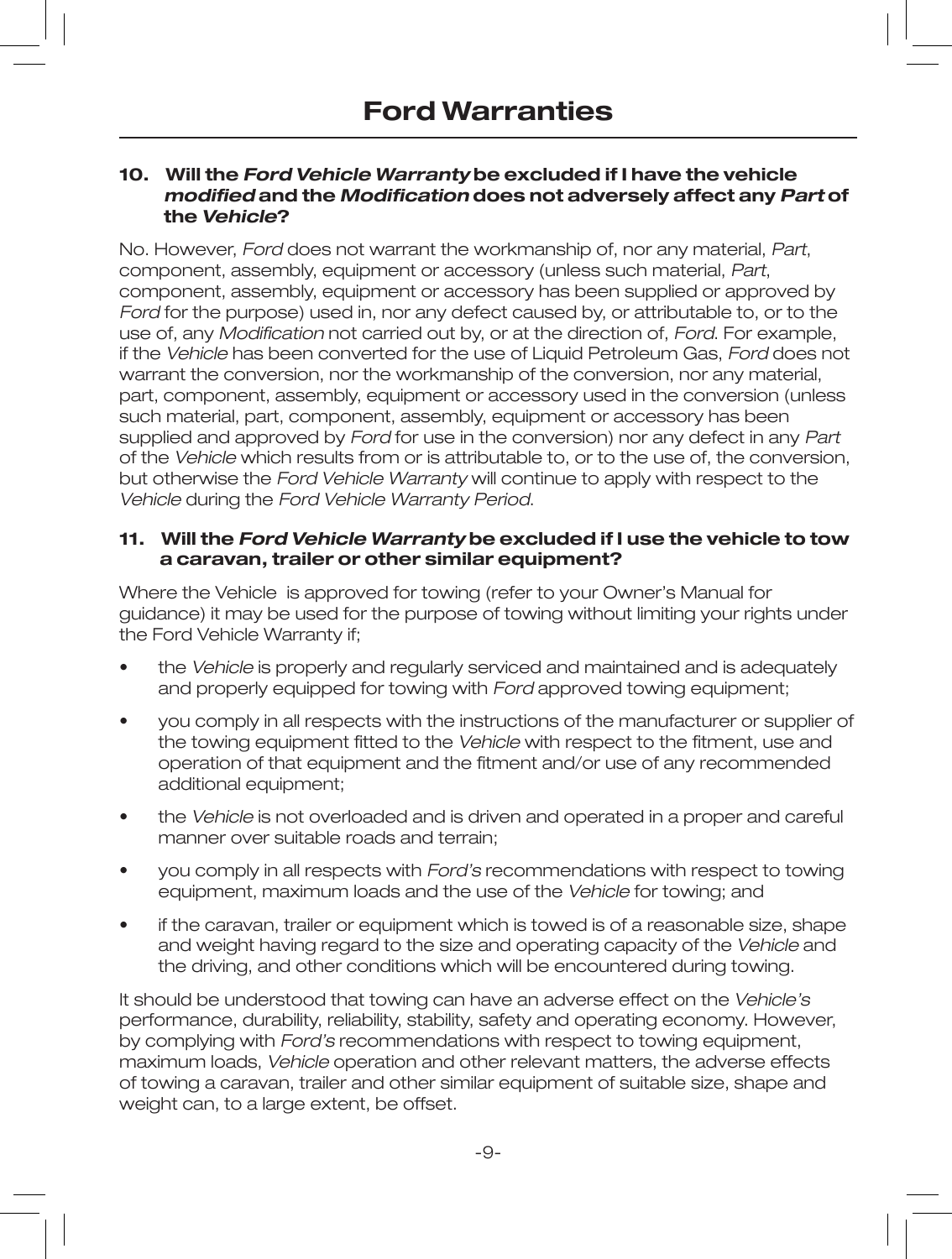The actual towing capability and performance of the Vehicle will depend upon a number of factors, including the Vehicle's specifications (including engine capacity, transmission type, axle ratio and tyre type and size, and so on), the condition of the Vehicle, the size, shape and weight of the caravan, trailer or equipment being towed, the total weight of the load (including the Vehicle's load and the load being towed), the conditions and gradient of the roads or other terrain being traversed, and the weather and other prevailing conditions.

If you wish to use your Vehicle for towing you should be careful to ensure that it is properly fitted and equipped for towing with a Ford approved towing pack suitable for the equipment and the load being towed, and that the equipment recommended for use with such towing pack is properly fitted and used.

If any Part of the Vehicle is damaged or fails as a result of you not complying with Ford's recommendations in connection with towing, any claim with respect to such Part under the Ford Vehicle Warranty will be rejected.

### **12. Are tyres covered by the Ford Vehicle Warranty?**

The original tyres fitted to the Vehicle are covered by the Ford Vehicle Warranty. If you replace any original tyre with a tyre which is approved for the Vehicle by Ford during the Ford Vehicle Warranty Period, the replacement tyre will be covered for the remainder of the Ford Vehicle Warranty Period.

The application of the Ford Vehicle Warranty to tyres (as stated above) is in addition to those rights and remedies which are conferred upon you by any Statutory Enactment or by the terms of any express warranty provided by the tyre manufacturer.

#### **13. Are Ford Parts and Ford Accessories covered by express warranties?**

A Ford Part or a Ford Accessory purchased from an Authorised Ford Dealer will be expressly warranted by Ford under the Ford Parts and Accessories Warranty. The terms of this warranty are described later in this document. Please note that tyres are not covered by the terms of the Ford Parts and Accessories Warranty. Refer to Questions 12 for details of warranty coverage for tyres.

If a Ford Part or Ford Accessory is fitted by an Authorised Ford Dealer to a Vehicle prior to or during the Ford Vehicle Warranty Period that Ford Part or Ford Accessory will be warranted by Ford against defects in factory materials and workmanship during the Ford Vehicle Warranty Period, or the warranty period of the Ford Parts and Accessories Warranty, which ever is longer. If that Ford Part or Ford Accessory is found to be defective in factory materials or workmanship and is replaced with another Ford Part or Ford Accessory. The Ford Part or Ford Accessory supplied as the replacement will be covered for the warranty period of the Parts and Accessories Warranty, or the remainder of the Ford Vehicle Warranty Period, whichever is longer.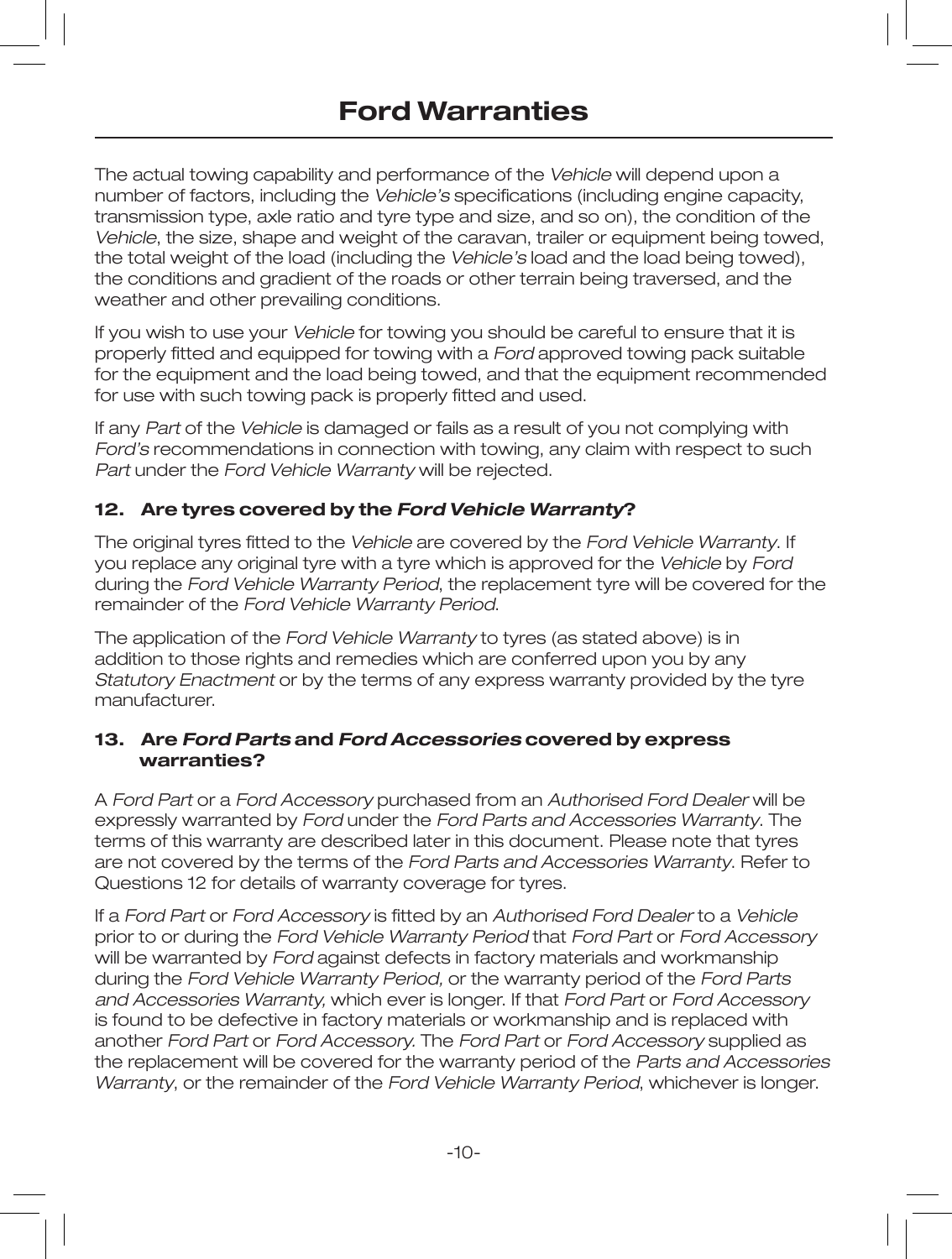The express warranties which apply to Ford Parts and Ford Accessories are in addition to other rights and remedies which are conferred upon you by any applicable Statutory Enactment.

#### **14. Are Ford Licensed Accessories covered by express warranties?**

A Ford Licensed Accessory purchased from an Authorised Dealer will be expressly warranted by Ford under the Ford Parts and Accessories Warranty. The terms of this warranty are described later in this document.

If a Ford Licensed Accessory is fitted by an Authorised Ford Dealer to a Vehicle prior to or during the Ford Vehicle Warranty Period that Ford Licensed Accessory will be warranted by Ford against defects in factory materials and workmanship during the Ford Vehicle Warranty Period, or the warranty period of the Ford Parts and Accessories Warranty, which ever is longer. If that Ford Licensed Accessory is found to be defective in factory materials or workmanship and is replaced with another Ford Licensed Accessory the Ford Licensed Accessory supplied as the replacement will be covered for the warranty period of the Ford Parts and Accessories Warranty, or the remainder of the Ford Vehicle Warranty Period, whichever is longer.

The express warranties which apply to Ford Licensed Accessories are in addition to other rights and remedies which are conferred upon you by any applicable Statutory Enactment.

#### **15. Are supplier branded accessories covered by the Ford Parts and Accessories Warranty?**

All accessories designated by Ford as supplier branded accessories are excluded from the Ford Parts and Accessories Warranty. Such accessories are warranted by the manufacturer of the accessory and you should consult your Authorised Ford Dealer for details of the applicable manufacturer's warranty.

#### **16. Can the Ford Vehicle Warranty be transferred with the vehicle to subsequent Owners?**

Yes. If the Vehicle is sold during the Ford Vehicle Warranty Period, the Ford Vehicle Warranty is transferable with the Vehicle and the new Owner will have the benefit of the Ford Vehicle Warranty during the balance of the Ford Vehicle Warranty Period.

### **17. Is the Ford Vehicle Warranty provided with the vehicle valid in another country?**

The Ford Vehicle Warranty is applicable to the Vehicle only if the Vehicle was sold for use and is used in Australia.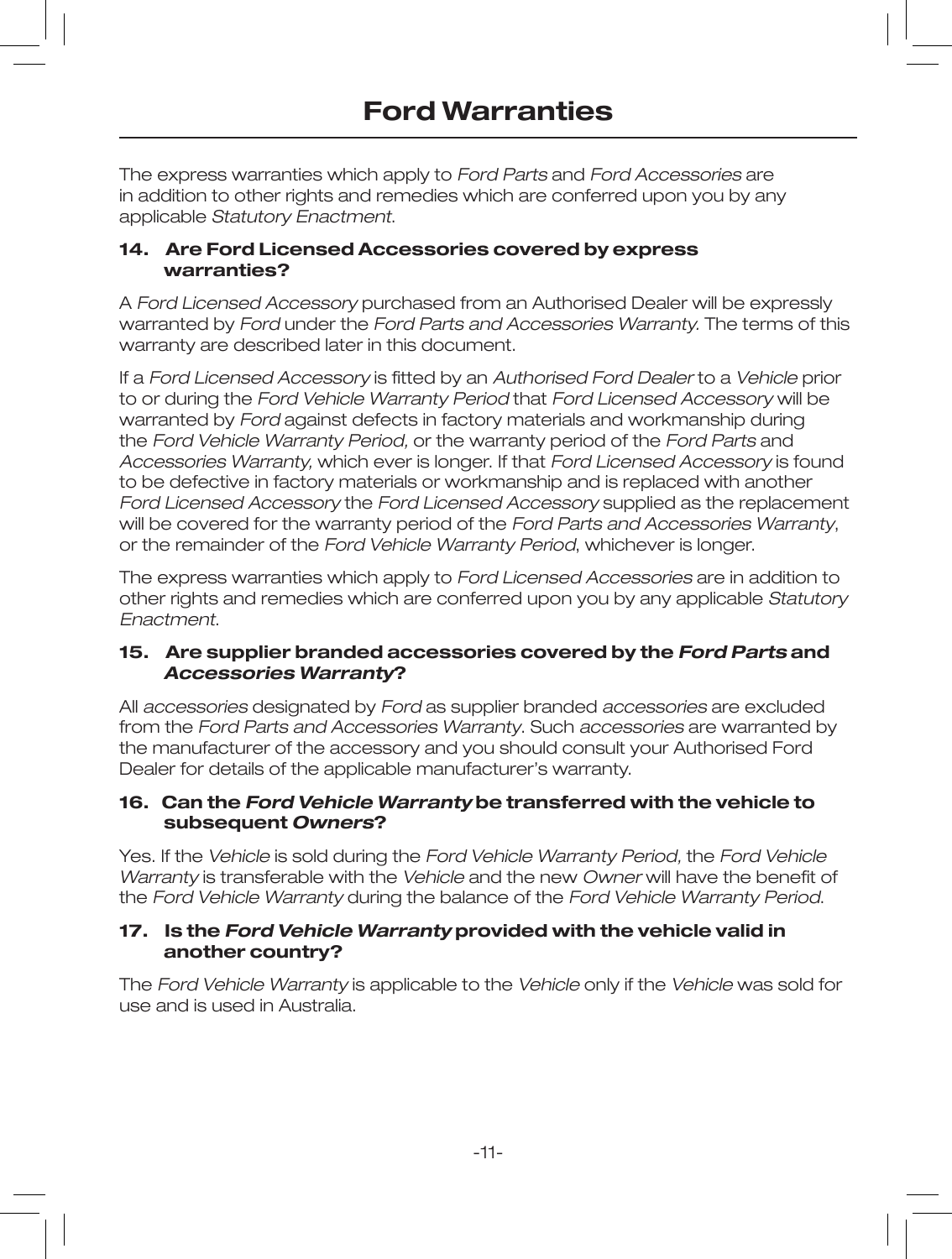## **18. What is my responsibility with respect to the vehicle?**

It is your responsibility to maintain, use and operate the Vehicle in a proper manner within *Ford's* specified capacity and operating limitations, and to ensure that during the Ford Vehicle Warranty Period, the Vehicle is serviced regularly and promptly in accordance with the instructions and recommendations stipulated for the Vehicle by Ford in the Customer Assistance and Warranty Guide or Service Portfolio booklet provided to you.

In particular, it is your responsibility to arrange for Ford Warranty Service to be carried out as soon as possible after you become aware of the need for such service, and to arrange for the scheduled inspection services and the maintenance servicing of the emission control systems and devices referred to in the Customer Assistance and Warranty Guide or Service Portfolio booklet provided to you, to be carried out at the specified times, or at the specified or recommended intervals for such services.

### **19. What if the vehicle has been written off?**

If Ford believes, on reasonable grounds, that a Vehicle has been Written Off, the Ford Vehicle Warranty will cease to apply to that Vehicle. Despite the fact that a Vehicle has been Written Off, the Owner may have rights under a Statutory Enactment in relation to parts fitted to that vehicle.

If you require any further information with respect to the Ford Vehicle Warranty or if you experience difficulties in obtaining Ford Parts, Ford Accessories, Ford Licensed Accessories, Ford Warranty Service or general service please contact the Ford Customer Relationship Centre. The telephone number and address of the Ford Customer Relationship Centre is set out on the Customer Assistance and Service page in the Customer Assistance and Warranty Guide or Service Portfolio booklet provided to you.

#### **20. If I have my vehicle serviced by someone other than an Authorised Ford Dealer will this void the Ford Vehicle Warranty?**

For your peace of mind, Ford recommends that you service your Vehicle at an Authorised Ford Dealer using Genuine Ford Parts. Only Authorised Ford Dealers can service your Vehicle using specialised Ford diagnostic equipment and tools operated by Ford factory-trained technicians who will ensure that your Vehicle is operating to manufacturer's specifications. If you have a licensed and qualified independent vehicle repairer servicing your Vehicle, and they service the Vehicle in accordance with the instructions and recommendations specified for the Vehicle by Ford, then your coverage under the Ford Vehicle Warranty will not be affected. However, if a failure relating to the operation of the Vehicle is attributable to a failure by an independent service outlet to carry out the service with reasonable skill and care, or a failure by the independent service outlet to service the Vehicle in accordance with the instructions and recommendations specified for the Vehicle by Ford (including a failure to follow our recommendation to use Genuine Ford Parts), the Ford Vehicle Warranty will not apply to such a failure.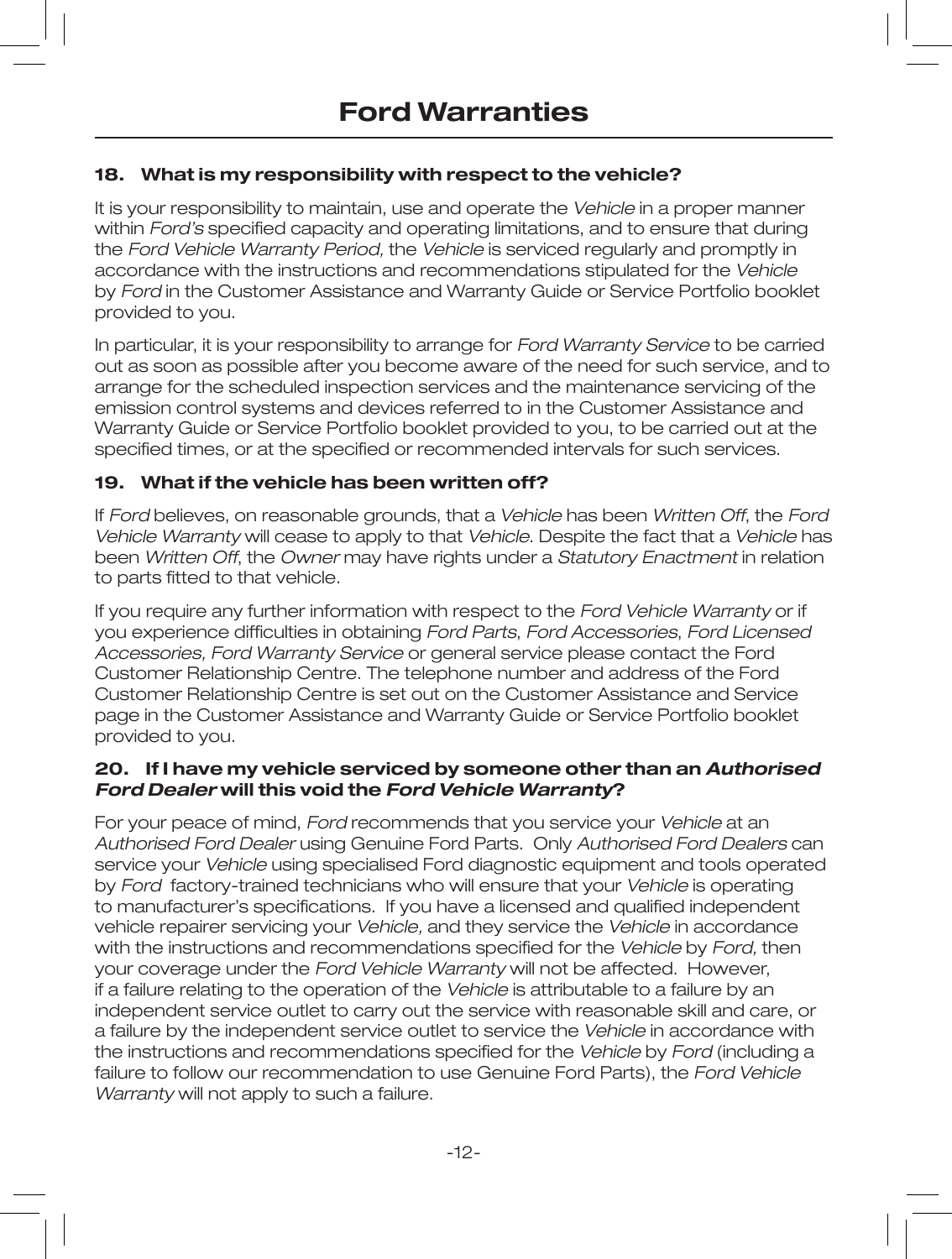### **21. Is corrosion covered by the Ford Vehicle Warranty ?**

Yes, the Ford Vehicle Warranty covers the original body of the Vehicle against corrosion except where the body sheet metal panels have been damaged (for example, by accident, poor repair procedures, sand, salt, stones, hail, chemicals or industrial fallout). Body sheet metal panels that have been replaced will not be covered by the Ford Vehicle Warranty.

It is your responsibility to properly maintain your Vehicle and bring to the attention of an Authorised Ford Dealer any corrosion identified on your Vehicle at the earliest possible date. Failure to do so may lead to a claim being denied under the Ford Vehicle Warranty.

Proper maintenance for the purposes of the Ford Vehicle Warranty includes the following:

a) Wash the Vehicle often, particularly in coastal areas or where salt or chemicals are in the air or used on the roads. Use warm or cold water. As time goes on, tree sap, insects and road grime or tar may be difficult to remove with water alone.

Use a mild soap solution or suitable mild detergent for washing, then rinse with clear water immediately.

b) After washing, paint work should be inspected for chips. Touch up affected areas immediately with automotive matching paint.

c) Regular hosing of the underbody will assist in preventing corrosion. In areas of heavy concentrations of corrosive materials, the entire underbody should be thoroughly washed and inspected frequently, particularly in wet seasons. Remove any accumulated mud, salt, sand and debris from the engine under shield and other affected components.

d) The Vehicle should be washed and dried before being polished. Use only recognized quality waxes and polishes. In areas of industrial fall-out, dust, heavy rain, salt-air, frequent parking under trees, the additional protection of a suitable polish or wax is advised.

e) Do not clean bright metal parts with steel wool or harsh abrasive materials.

#### **22. What is the extent of coverage of the Electrical Drivetrain Components under the Ford Vehicle Warranty ?**

If an Electrical Drivetrain Component requires replacement under the Ford Vehicle Warranty, it may be replaced with a new, factory remanufactured, or factory refurbished component, at Ford's discretion. Refurbished battery components selected for your Vehicle will align with your Vehicle's age and mileage, and meet Ford's stringent requirements and standards.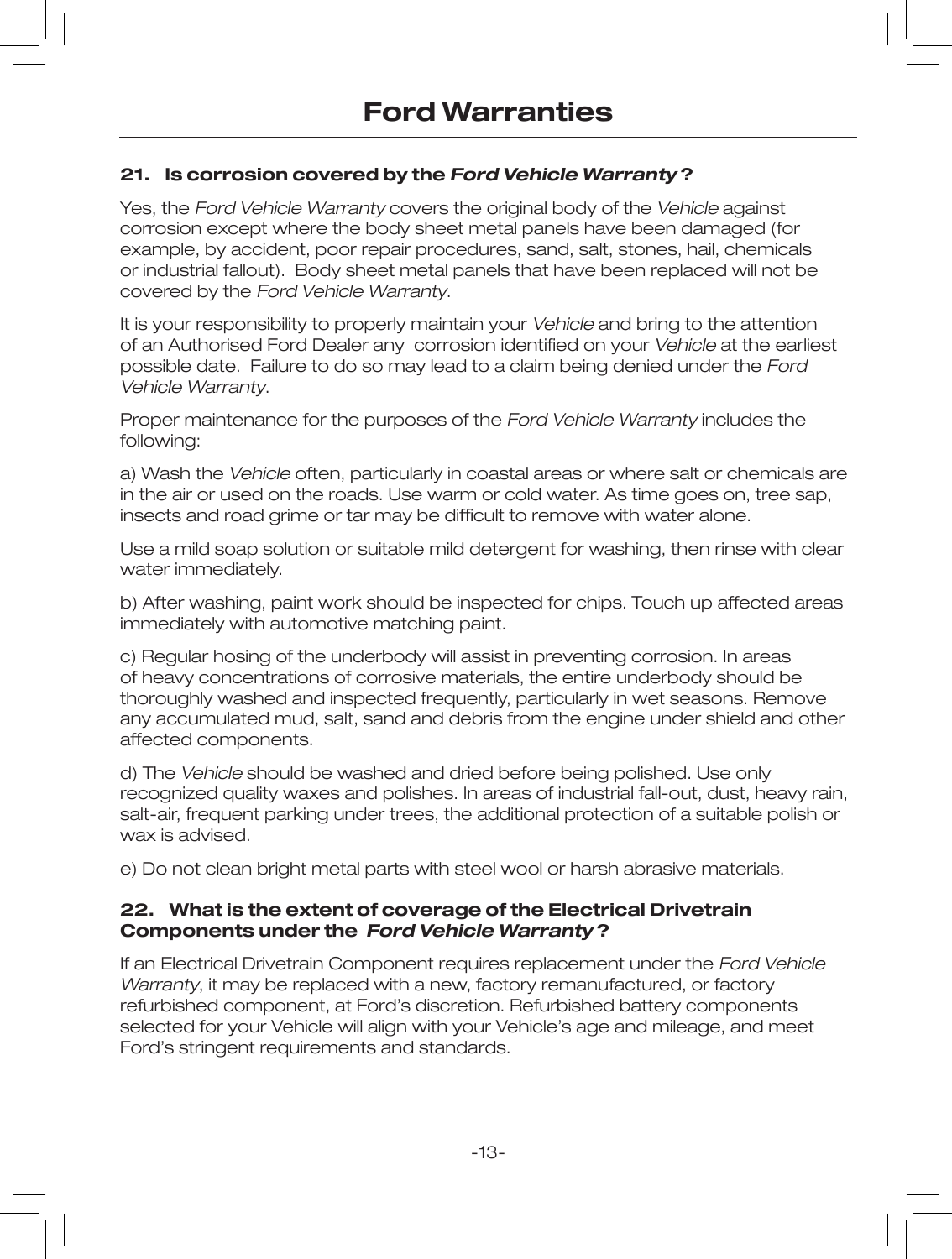# **THE FORD VEHICLE WARRANTY DOES NOT COVER:**

- High-voltage battery replacement due to improper Vehicle storage. Refer to the Owner's Manual for the proper ways your Vehicle's battery must be maintained in the event the Vehicle is not driven or is stored for an extended period of time.
- The Lithium-ion battery (EV battery) will experience gradual capacity loss with time and use (similar to all lithium-ion batteries), which is considered normal wear and tear. Loss of battery capacity due to or resulting from gradual capacity loss is NOT covered under the Ford Vehicle Warranty. See your Owner's Manual for important tips on how to maximize the life and capacity of the Lithium-ion battery.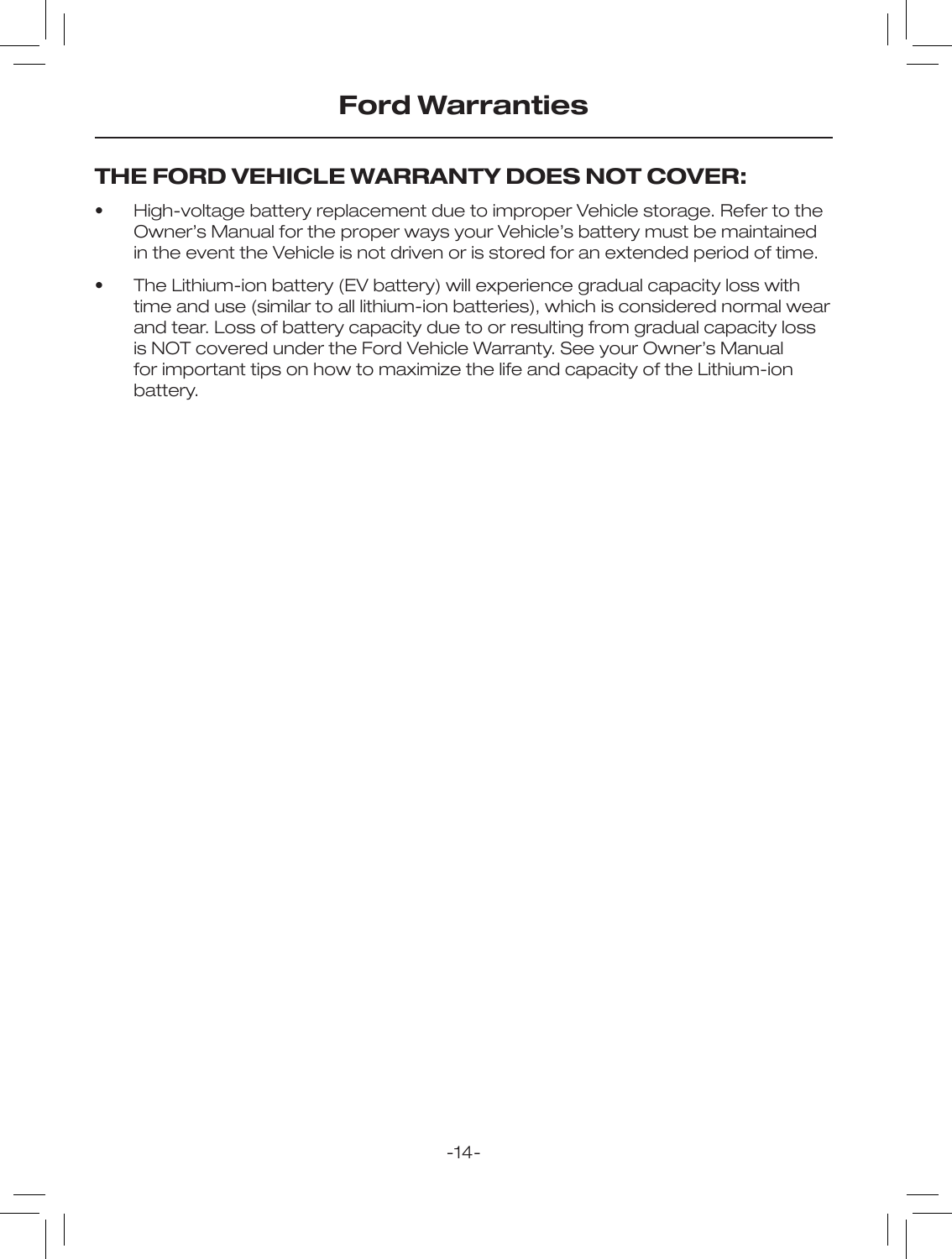# **THE FORD EXPRESS PARTS AND ACCESSORIES WARRANTY**

## **Your rights under the Australian Consumer Law \*\***

Our goods come with guarantees that cannot be excluded under the Australian Consumer Law. You are entitled to a replacement or refund for a major failure and for compensation for any other reasonably foreseeable loss or damage.

You are also entitled to have the goods **repaired or replaced** if the goods fail to be of acceptable quality, and the failure does not amount to a major failure.

# **THE FORD EXPRESS PARTS AND ACCESSORIES WARRANTY - WARRANTY STATEMENT**

FORD WARRANTS with respect to each new part/accessory including replacement parts/accessories (excluding tyres and parts/accessories designated by Ford as supplier branded accessories) marketed by Ford and purchased by a retail customer from an Authorised Ford Dealer that FORD WILL, in the case of a new part/accessory sold at retail for use in or in connection with a passenger or commercial vehicle or automotive engine:

- for batteries, for a period of 12 months (6 months for taxis) from the date of the original retail sale;
- for all other parts/accessories, for a period of 12 months from the date of the original retail sale of that part/accessory, or until that part/accessory has been inuse, service or operation in a vehicle or automotive engine, for a distance of 20,000 km (whichever occurs first).

REPAIR OR REPLACE FREE OF CHARGE, any such part/accessory found to be defective in factory materials or workmanship under normal use and operation, provided that the part/accessory:

- i) was correctly installed in, affixed or attached to the product for which application, the part/accessory was designed and sold at retail;
- ii) has not been altered, modified or repaired outside Ford's own factory or a location designated or approved by Ford, in a way which adversely affects the performance, durability, stability, reliability, or safety of that part/accessory; and

**\*\***This is a notice which must be provided to consumers under the Australian Consumer Law and does not form part of the Ford Vehicle Warranty.